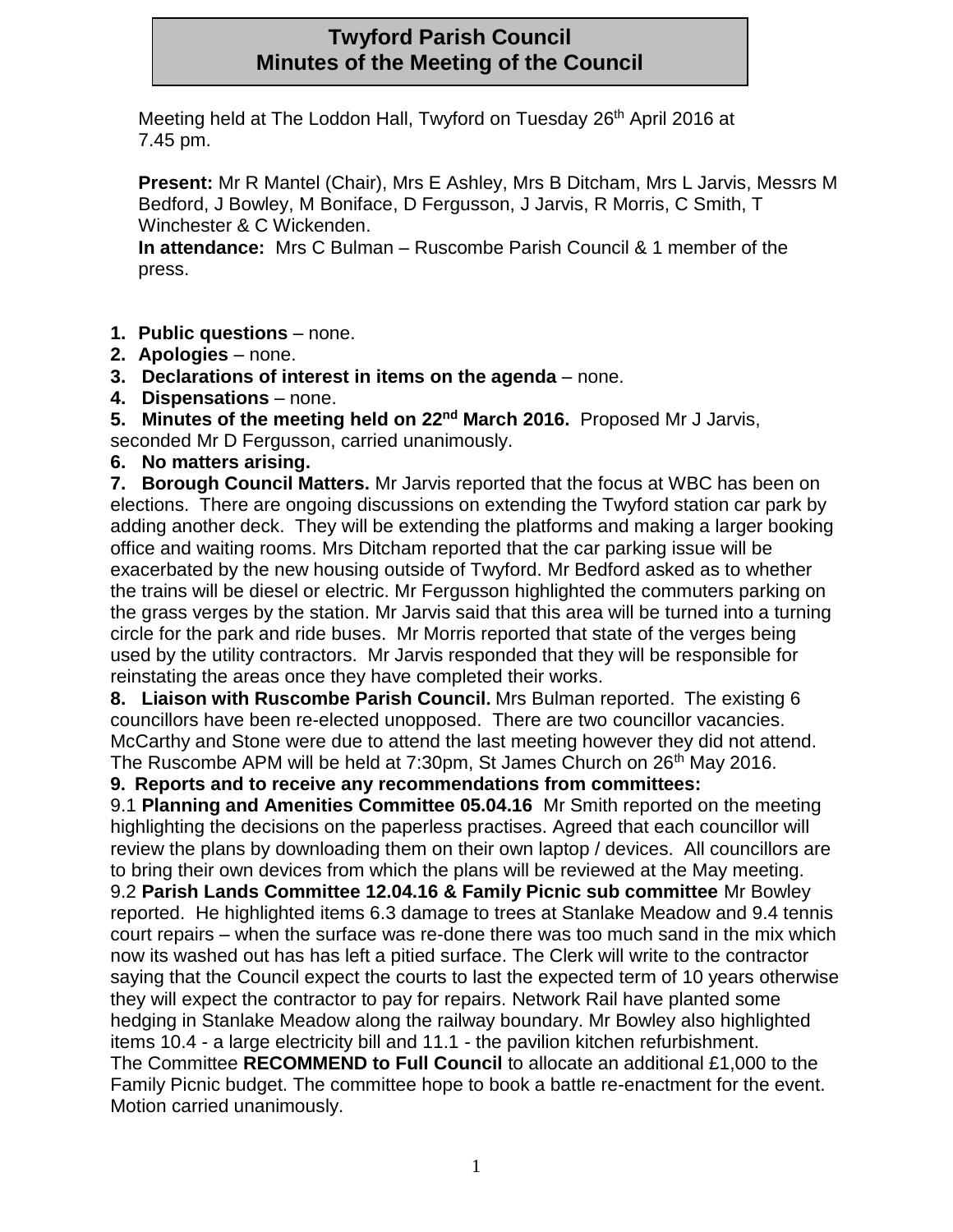Mr Boniface reported on the Family Picnic plans. The re-enactment will be the central theme with athletic events having a 'school sports day' theme. These will be held on a track in front of the pavilion. There will be lots of childrens and youth races on the fitness trail organised by Castle Royle and Barnes Fitness. WBC plan to provide a slightly expanded version of last year.

9.3 **Finance and General Purposes Committee 19.04.2016** Mr Fergusson reported. He highlighted the software subscriptions, income from dividends and wayleave and discussions on the twinning relationship. The expenditure against budget and capital statement figures and APM figures had been circulated.

The committee **RECOMMEND to Full Council** to spend £595 on a Sharp colour printer/scanner. Motion carried 12 in favour, 1 against.

The committee **RECOMMEND to Full Council** that a grant of £100 be made to the Berkshire Multiple Sclerosis Society. Motion carried unanimously.

The committee **RECOMMEND to Full Council** that no grant be made to St Mary's Church – Queen's Birthday Celebrations due to an anticipated £1,000 surplus. Motion carried nem con.

### 9.4 **Other Representatives reports.**

9.4.1 Borough Parish Liaison Forum 04.04.16 – Mr Bowley reported on the meeting and presentation slides have been circulated.

9.4.2 Community Hub meeting 30.03.16 – Mr Bowley report and a request for help with funding the traffic survey and tree survey will be referred to the Planning and Amenities committee.

9.4.3 TVP AGM – Mrs Ditcham reported. There were 30 attendees and a presentation by the police. An infographic was shown of the work of TVP.

**10. Clerk's report** The clerk reported on the Clerk's Forum. Alan Battman, station Commander, Wokingham Station made a presentation on how they are trying to engage more with members of the public. They are looking to attend public events and are looking to carry out an education role. They are wanting to help the vulnerable and carry out home safety checks. A discussion took place on the Borough Parish Working Group and there were concerns that the poor attendance could have been to do with sending of the agendas being sporadic. Discussion also took place on the paperless practices and the length of time taken to download the plans. Most Town and Parish Councils have their own meeting rooms and access to wi-fi.

**11. Approval of the Annual Return for the financial year ended 31st March 2016.** Mr Jarvis queried the investment of £3,006.77 shown on the balance sheet stating that if it was the Twycombe Lodge deposit it should not be shown in the accounts. The clerk will check with the auditor as to the correct way to show this however the accounts are consistent with the previous years audited accounts. Proposed Mr D Fergusson, seconded Mr T Winchester to **RECOMMEND to Full Council** to approve that the Chairman signs the accounting statements and annual governance statement 2015/16 as presented. Motion carried 12 for, Mr Jarvis against.

### **12. Councillor Questions** – no questions.

### **13. Correspondence**

13.1 WDALC letter from the Chairman – circulate d by email. A discussion took place, agreed to refer to the Finance and General Purposes committee.

13.2 Dinton Activity Centre's events and activities – leaflets. Noted.

13.3 Binfield 10k – date noted.

**14. List of authorised payments –** list dated 26.04.16 proposed Mr J Jarvis, seconded Mr C Wickenden.